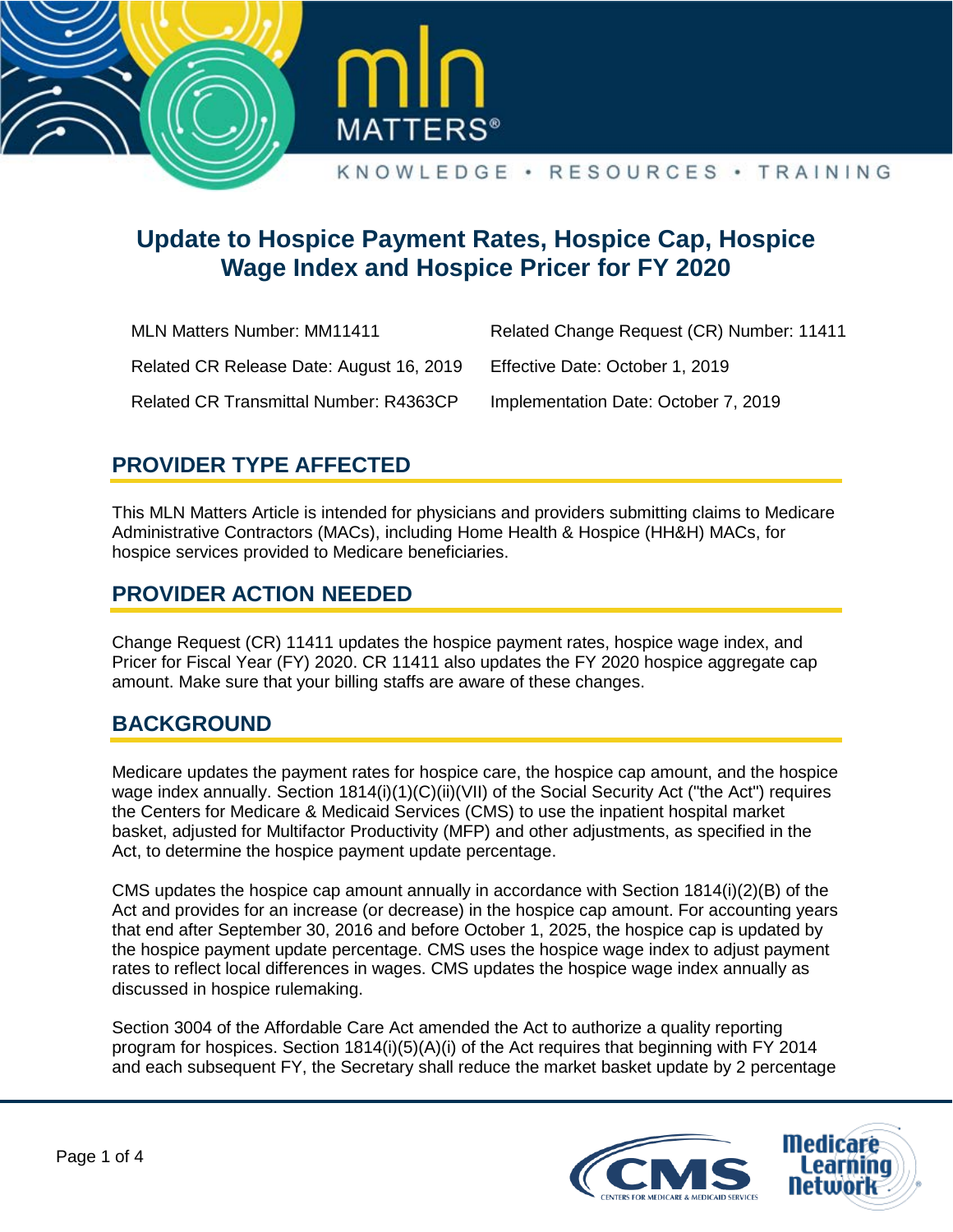points for any hospice that does not comply with the quality data reporting requirements with respect to that FY.

The hospice payment update percentage for FY 2020 is based on the estimated inpatient hospital market basket update of 3.0 percent. Due to the requirements at Sections 1886(b)(3)(B)(xi)(II) and 1814(i)(1)(C)(v) of the Act, the inpatient hospital market basket update for FY 2020 of 3.0 percent must be reduced by an MFP adjustment as mandated by Affordable Care Act (currently estimated to be 0.4 percentage point for FY 2020). In effect, the hospice payment update percentage for FY 2020 is 2.6 percent.

The FY 2020 RHC per diem payment rates are the FY 2019 rebased payment rates, reduced by a budget neutrality factor as a result of rebasing of the Continuous Home Care (CHC), Inpatient Respite Care (IRC), and General Inpatient Care (GIP) payment amounts, adjusted by the Service Intensity Add-On (SIA) budget neutrality factor, adjusted by the wage index standardization factor, and increased by the 2.6 percent hospice payment update percentage. The FY 2020 rebased CHC, IRC, and GIP per diem payment rates are equal to the FY 2019 rebased payment rates, adjusted by the wage index standardization factor and increased by the hospice payment update percentage (2.6 percent).

The FY 2020 hospice payment rates are effective for care and services furnished on or after October 1, 2019, through September 30, 2020. See the Medicare Claims Processing Manual, [Chapter 11,](https://www.cms.gov/Regulations-and-Guidance/Guidance/Manuals/Downloads/clm104c11.pdf) Processing Hospice Claims, Section 30.2 for more information on hospice payment rates. The FY 2020 hospice payment rates are shown in Tables 1 and 2 below.

| Code | <b>Description</b>                                               | FY 2020<br><b>Payment Rate</b> | <b>Labor Share</b> | <b>Non-Labor Share</b> |
|------|------------------------------------------------------------------|--------------------------------|--------------------|------------------------|
| 651  | RHC (days 1-60)                                                  | \$194.50                       | \$133.64           | \$60.86                |
| 651  | $RHC$ (days $61+)$                                               | \$153.72                       | \$105.62           | \$48.10                |
| 652  | $CHC - Full Rate = 24$<br>hours of care - Hourly<br>rate=\$58.15 | \$1,395.63                     | \$958.94           | \$436.69               |
| 655  | <b>IRC</b>                                                       | \$450.10                       | \$243.64           | \$206.46               |
| 656  | <b>GIC</b>                                                       | \$1,021.25                     | \$653.70           | \$367.55               |

### **Table 1: FY 2020 Hospice Payment Rates for Hospices that Submit the Required Quality Data**

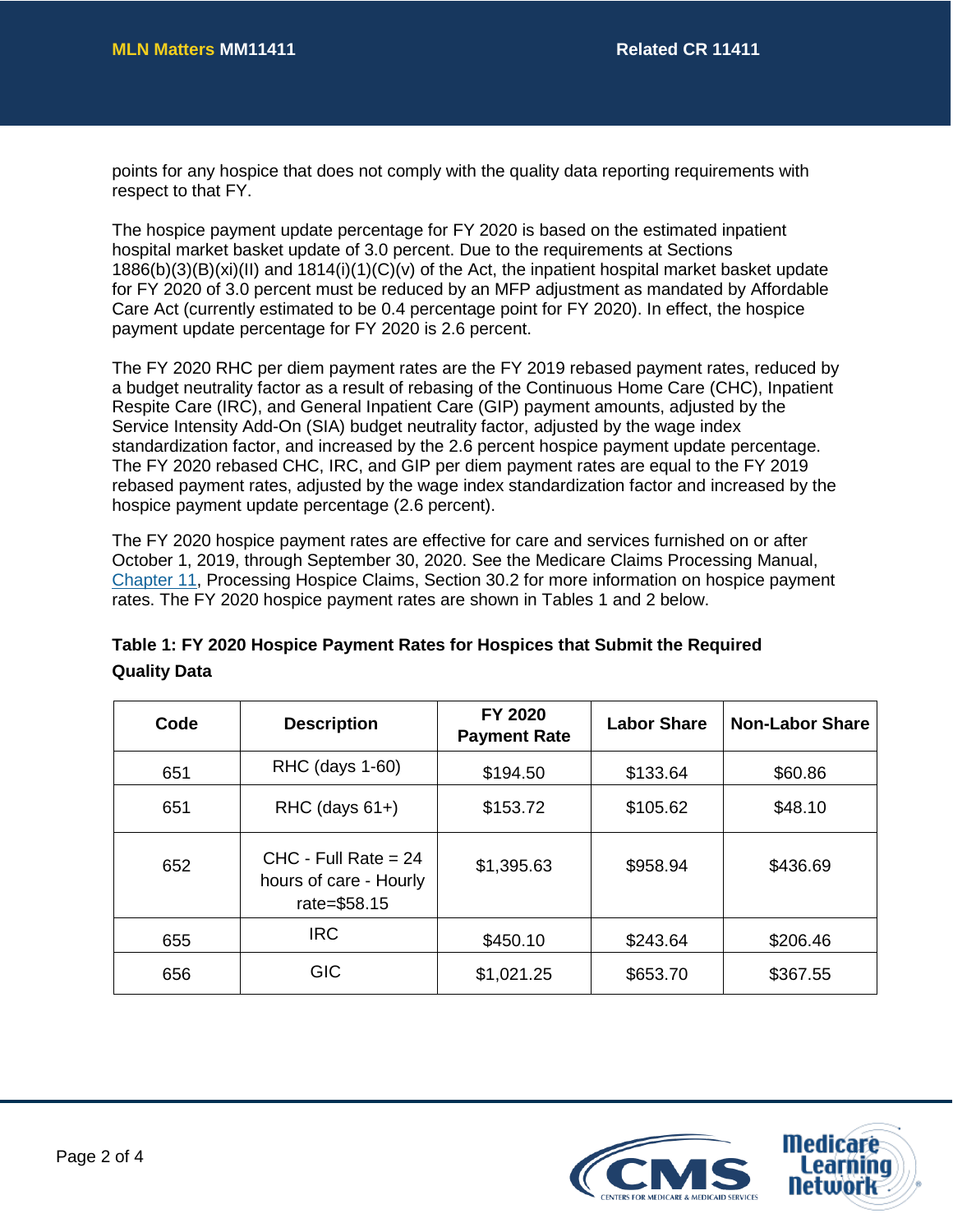| Table 2: FY 2020 Hospice Payment Rates for Hospices that <b>DO NOT</b> Submit the |  |
|-----------------------------------------------------------------------------------|--|
| <b>Required Quality Data</b>                                                      |  |

| Code | <b>Description</b>                                           | FY 2020<br><b>Payment Rate</b> | <b>Labor Share</b> | Non-Labor<br><b>Share</b> |
|------|--------------------------------------------------------------|--------------------------------|--------------------|---------------------------|
| 651  | RHC (days 1-60)                                              | \$190.71                       | \$131.04           | \$59.67                   |
| 651  | $RHC$ (days $61+)$                                           | \$150.72                       | \$103.56           | \$47.16                   |
| 652  | CHC Full Rate $= 24$<br>hours of care Hourly<br>rate=\$57.02 | \$1,368.42                     | \$940.24           | \$428.18                  |
| 655  | <b>IRC</b>                                                   | \$441.32                       | \$238.89           | \$202.43                  |
| 656  | <b>GIC</b>                                                   | \$1,001.35                     | \$640.96           | \$360.39                  |

#### **Hospice Inpatient and Aggregate Caps**

In the FY 2016 Hospice Wage Index and Payment Rate Update final rule (80 FR 47142), CMS finalized aligning the cap accounting year, for both the inpatient cap and the hospice aggregate cap, with the federal FY beginning in 2017. Therefore, the 2020 cap year will start on October 1, 2019, and end on September 30, 2020.

For the inpatient cap for the 2020 cap year, CMS will calculate the percentage of all hospice days that were provided as inpatient days (GIP care and Respite care) from October 1, 2019, through September 30, 2020.

The hospice cap amount for the 2020 cap year is equal to the 2019 cap amount (\$29,205.44) updated by the FY 2020 hospice payment update percentage of 2.6 percent. As such, the 2020 cap amount is \$29,964.78.

#### **Hospice Wage Index**

The revised payment rates and wage index will be incorporated in the Hospice Pricer and sent to MACs. The wage index is not published in the Federal Register but is available at [http://www.cms.gov/Medicare/Medicare-Fee-for-Service-Payment/Hospice/index.html.](http://www.cms.gov/Medicare/Medicare-Fee-for-Service-Payment/Hospice/index.html)